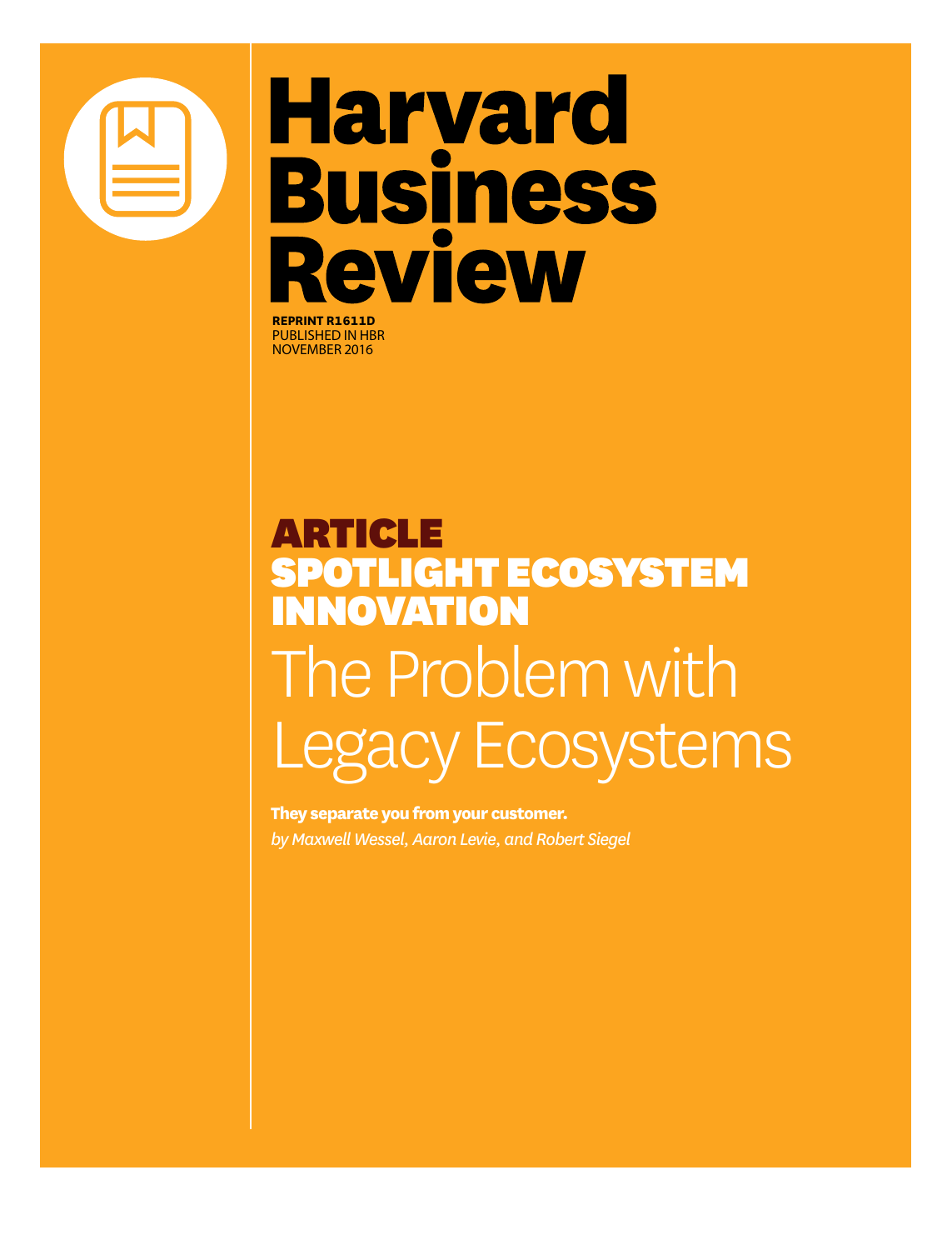### **SPOTLIGHT**



# The Problem with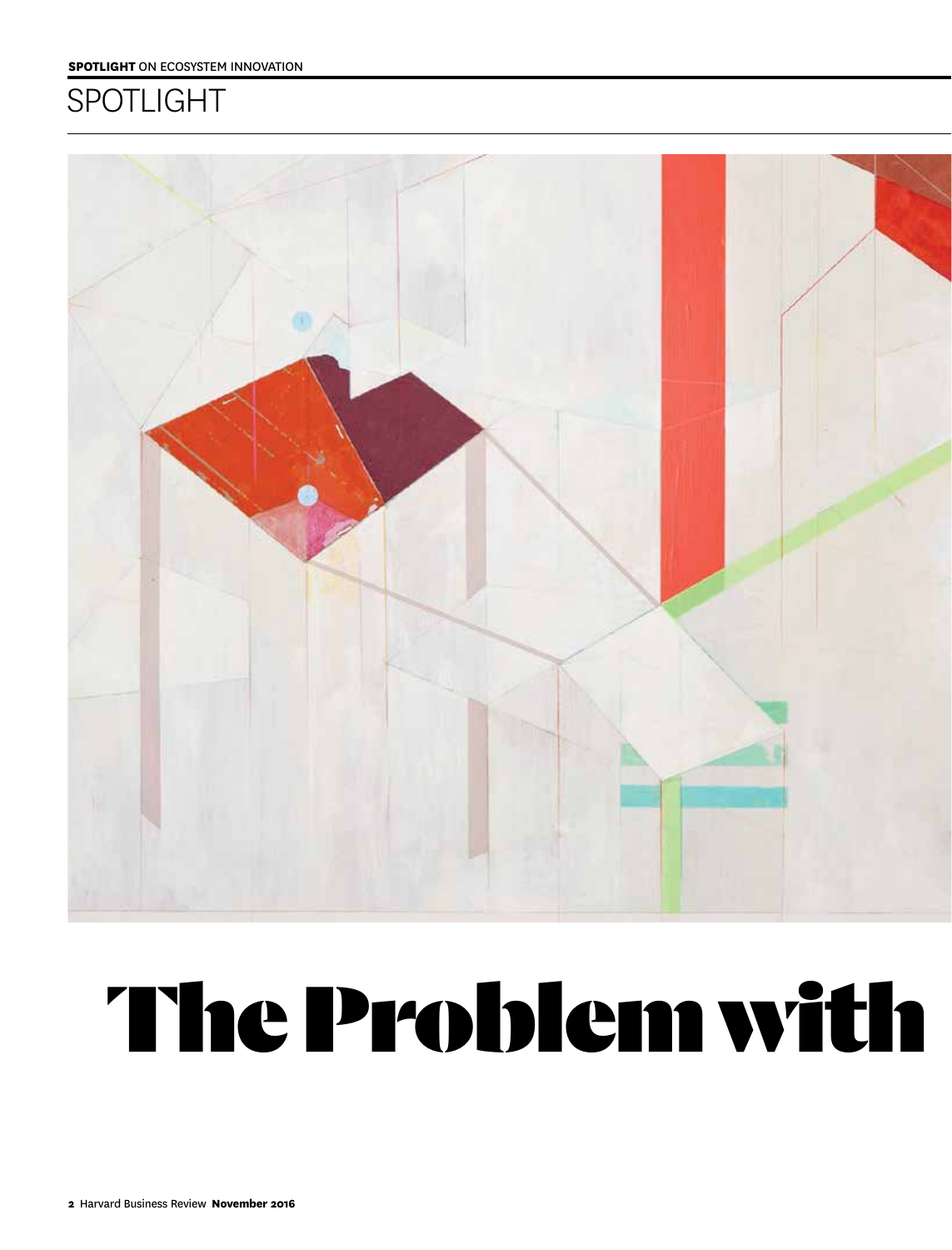**Artwork A. Ruiz Villar,** *Love Blossoms,* 2012 Mixed media on wood





### *They separate you from your customer.*

*By Maxwell Wessel, Aaron Levie, and Robert Siegel*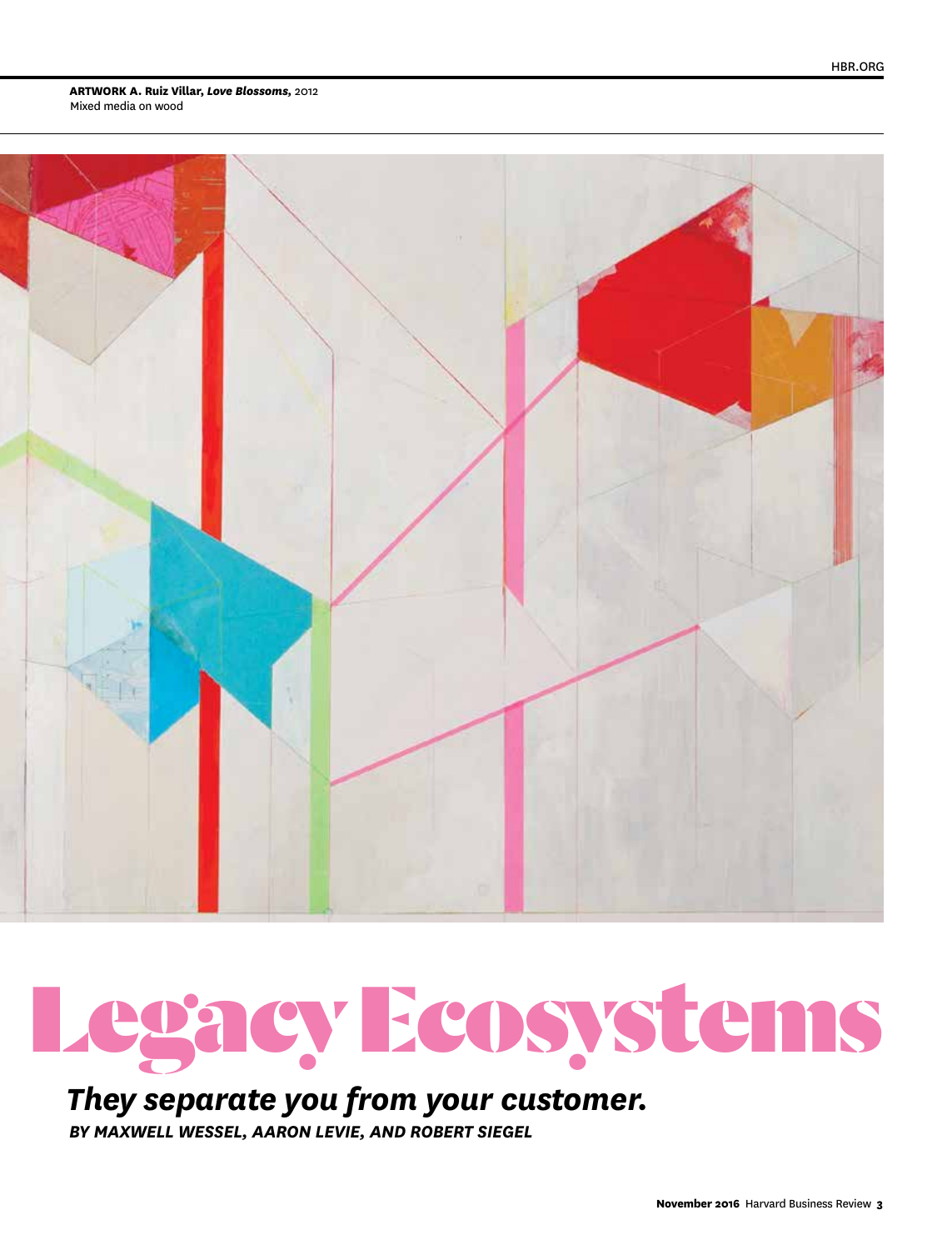s automation and digitization transform<br>the economy, well-resourced incumbents<br>in industry after industry are losing out t the economy, well-resourced incumbents in industry after industry are losing out to upstarts. Traditional retailers that have entered the e-commerce space appear no match for digitalnative Amazon. Electric-vehicle sales at the world's most storied automotive companies consistently trail Tesla's. And even after substantial investments in technology, no taxicab consortium has been able to fend off Uber's attack.

Why is it that so few of the powerhouses of the 20th century are leaders in the new data-driven world?

The three of us have been exploring that question in a course called "The Industrialist's Dilemma" that we teach at Stanford University's Graduate School of Business. Part of the answer has already been suggested by Clayton Christensen and other business scholars. All companies' internal systems their metrics, resource allocation processes, incentives, approaches to recruitment and promotion, and investment strategies—are set up to support their existing business models. These systems are generally well established and extremely difficult to change, and they often conflict with the needs of digital business models.

But the CEOs we interview in the classroom pinpoint a different challenge—one that arises because of how value is created in a digitized economy. Many of the most successful business models of the 21st century are built on being able to reach into peoples' lives, using software that generates information on customer habits and patterns of usage. These digital relationships provide a new level of intimacy, allowing firms to *personalize* their offerings and better orchestrate how they serve customers.

Most older companies, however, struggle to take advantage of the opportunity to extend their relationships with customers, because they're constrained by their existing value chains. A network of partners with fixed ways of doing business presents an *external* challenge, even if the *internal* challenges that go along with business model reinvention can be overcome.

Firms that have had relatively stable relationships with suppliers, competitors, collaborators, and customers for many years can't easily shake up those networks. But doing so may be essential for long-term survival. To better understand why, let's take a deeper look at ways in which the digital era has changed how we create and capture value.

#### **Software Transforms Customer Relationships**

Uber's success is not a story about big data. It's a story about small data obtained directly from customers in a new way. Uber realized that it didn't need to amass and analyze vast amounts of information about taxi usage; it simply had to capture the most meaningful piece of information about users at exactly the right time: *where* a potential rider is located *when* he or she needs a ride. And the company knew it could learn that if it had access to the customer's cell phone. Afforded such access, Uber could make a rider's experience easier and more convenient than taxicabs did.

Many of today's most iconic companies share a similar story: Their success is built on an ability to reach further into a customer's world than competitors do (or than anyone could have 20 years ago). The clearest examples are in the realm of connected devices. Tesla equips its cars with sensors and software to understand how customers drive and to offer them autopilot functions. Nest sells "smart" thermostats, smoke detectors, and video cameras that keep tabs on what's happening in users' homes in order to improve energy efficiency and safety. General Electric is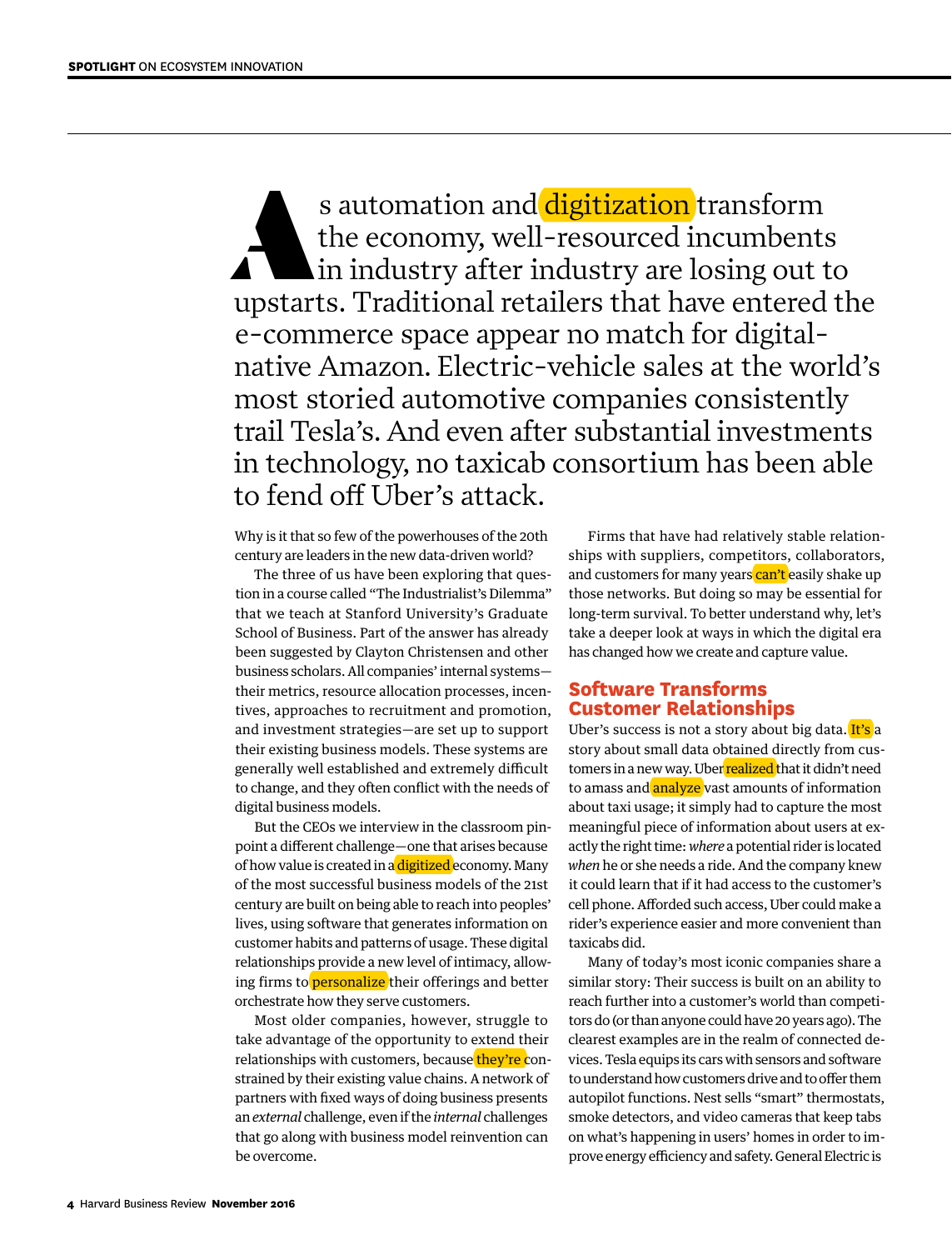#### **Idea in Brief**

#### **The Question**

Why do so many well-resourced, historically strong companies fail to keep pace with digital-native challengers?

#### **The Answer**

The failure stems partly from how hard it is to walk away from a successful business model. But there's another, subtler reason: The new disrupters know more about customers, because they have access to better data.

#### **Recommendations**

To build effective new business models that take advantage of digital technology, older companies need to agree on the way forward, adopt new performance metrics, and rebuild their supplier, distributor, and partner networks.

reaching into its customers' industrial sites to monitor assets in real time, providing service alerts and changing maintenance schedules according to data gleaned from embedded software.

But it is not just connected products that enable companies to extend their relationships with customers. Consider Netflix: By instrumenting its apps to detect everything from where customers are geographically to when viewers stop watching a movie, the company is able to understand people's preferences intimately. The streaming-media giant uses this knowledge to provide timely recommendations and to source—or even create—content that people will love.

23andMe, a provider of genetic testing, also takes customer relations to a new level. Instead of simply sending test results to doctors and hospitals, as most labs do, 23andMe maintains a connection with clients, periodically sending them questionnaires, creating a community through online forums, and pointing people to relevant information about their health and genetics. Such ongoing engagement allows 23andMe to conduct innovative research while spending far less than competitors and continually gaining insights to share with clients.

The ability to connect more personally with customers creates immense opportunity for companies to capture data about the market, supply new products and services, and build extremely defensible network effects and feedback loops. But transforming a customer relationship is not simple; it often requires doing things differently up and down the value chain.

#### **Disrupting Partnerships**

Most corporate strategists fail to grasp that software alone won't transform their business model. Each of the aforementioned companies leverages software in innovative ways, but each also changed how

products are distributed and serviced—and even how input materials are sourced.

Let's return to the example of Nest. Cofounder Tony Fadell told our class that an early differentiator for the company was that it chose to market its first product, the Learning Thermostat, directly to homeowners for do-it-yourself setup, bypassing the typical distribution and installation channel professional contractors. Why does that matter? Nest's team knew that only a small fraction of thermostats were ever programmed to adjust a dwelling's temperature depending on the time of day, the day of the week, and the season—the process was just too complicated. To deliver on the promise of a thermostat that would actually program itself, Nest had to enable the device to learn the customer's temperature preferences and schedule. And for the software to work best, the team needed to create user profiles, ensure that the thermostat was connected to a home's wireless network, and confirm that the customer had the Nest mobile app on his or her phone.

Approaching product sales and installation differently made this possible. Without contractors in the supply chain, Nest could develop a user-friendly product from which customers could easily derive value. The company's decision to abandon the traditional distribution channel committed the team to building a strong retail strategy and a consumerfacing brand. But it disadvantaged professional installers and challenged the existing ecosystem.

As the case of Nest shows, when companies use digital technologies to form new relationships with customers, software development is only part of the process. Sometimes this is because companies seek to change customers' behavior at various points in the customer journey. Sometimes it is because delivering value involves using the data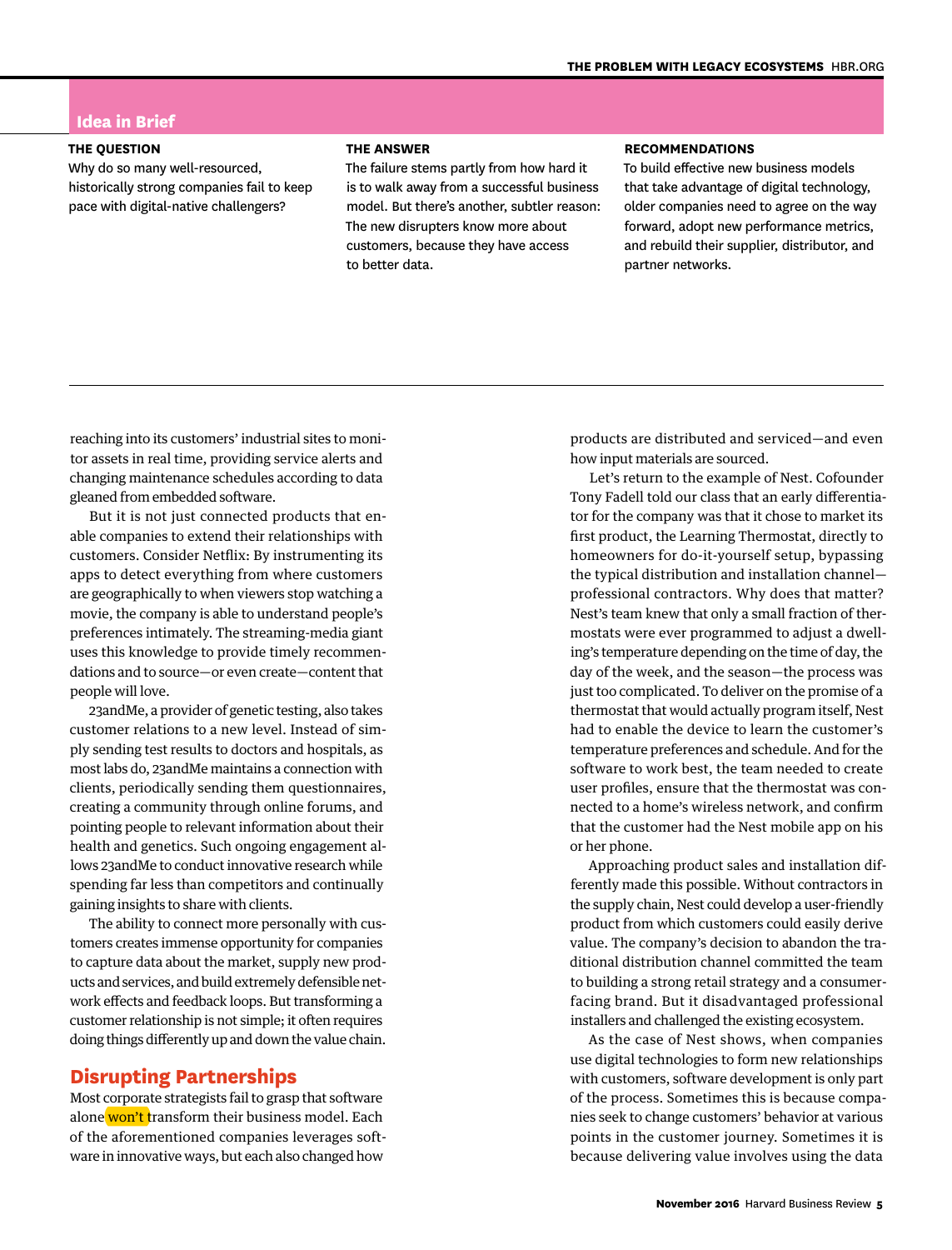collected to supplant former partners. In either situation, business models and channel strategies must change in unison—requiring tough decisions that can upset long-standing partners.

#### **The Need for Interdependence**

In some circumstances, the shift from an industrial to a digital setting has even more radical consequences for partnerships than what we saw in the Nest example.

To understand why, we need to take a brief detour, to look at what scholars understand about how transformative innovations emerge and evolve. Clayton Christensen, drawing on the work of Alfred Chandler and other business historians, has observed that the need to restructure the extended value chain is common when major innovations are introduced—not just because business models are often in flux, but also because innovative product designs are still emerging. Early in the life of a new product, the inventors don't have a deep understanding of how to optimize different components of an innovation relative to one another. The first automobile manufacturers, for example, needed to maintain tight control over research, design, and manufacturing. Changes to one part of the car often meant changes throughout the automobile. For that reason, product development required an *interdependent* network of partners.

Over time, as more standard design architectures emerged, companies developed a sophisticated understanding of how the different components worked together—how transmissions relate to batteries, for instance, and how batteries relate to electrical systems. Components and subsystems could then be *modularized.* Today traditional automobile manufacturers have the luxury of allowing innovation to occur at the subsystem level; next-generation products will plug in easily to most car platforms. Such broad scope for independent partner activity is typical of mature technologies and mature industries.

However, the more dramatic the innovation, the more interdependence may be required. As we find our way into a world of autonomous and electric vehicles, a level of interdependence that resembles vertical integration seems needed again. Tesla's cars maintain some of the most interdependent architectures on the market. The automaker controls every component of its vehicles, including the hardware, the software that manages the complex electrical

system, and the algorithms and sensors that enable the self-driving functions. And the tight control extends even further: Tesla owns its distribution channel, service network, and charging network. This integrated model allows the company to address all the challenges involved in producing autonomous and long-distance electric vehicles, along with fastcharging batteries. (There's a drawback, thoughthe model also creates operational complexity that might slow the company's expansion.)

#### **Building a New Ecosystem**

Let's assume we accept the first two points in this discussion—that advances in computing and communication allow businesses to extend their relationships with customers, and that taking advantage of these digital technologies requires companies to create a more interdependent architecture for the innovation. Then the implications become clear: Companies of all varieties will need to reshape their value chains. And sometimes this change will impact longtime partners in unfavorable ways.

Netflix, as we mentioned earlier, monitors everything its customers do and uses that information to power decisions ranging from content recommendations to content sourcing. But to do this effectively,

#### **What's Different About Today's Information Technology?**

Far more born-digital companies replace incumbents now than was the case a generation ago. That's because the nature of IT innovation has changed in fundamental ways.

In the 1990s most IT inventions (and investments) were designed to support large <mark>organizations'</mark> internal processes. Businesses like SAP, Oracle, and IBM were all about helping corporations operate more efficiently. At the time, infrastructure and applications were expensive and inflexible. It was easier to focus on automating processes than on disrupting how client businesses made their money. For those reasons, the first generation of IT benefited large organizations more often than not (although the displacement of employees caused some pain).

Today incredible improvements in the price and flexibility of IT infrastructure have aided newcomers across industries, enabling them to use technology to create businesses with operating models entirely different from those of their 20th-century peers. Further, the spread of the internet into our homes and onto our mobile devices has made it easier for digital innovators to reach customers directly. These innovators seek to *displace* rather than *support* legacy organizations-making it critical that older businesses pay close attention to what's changing and adapt when necessary.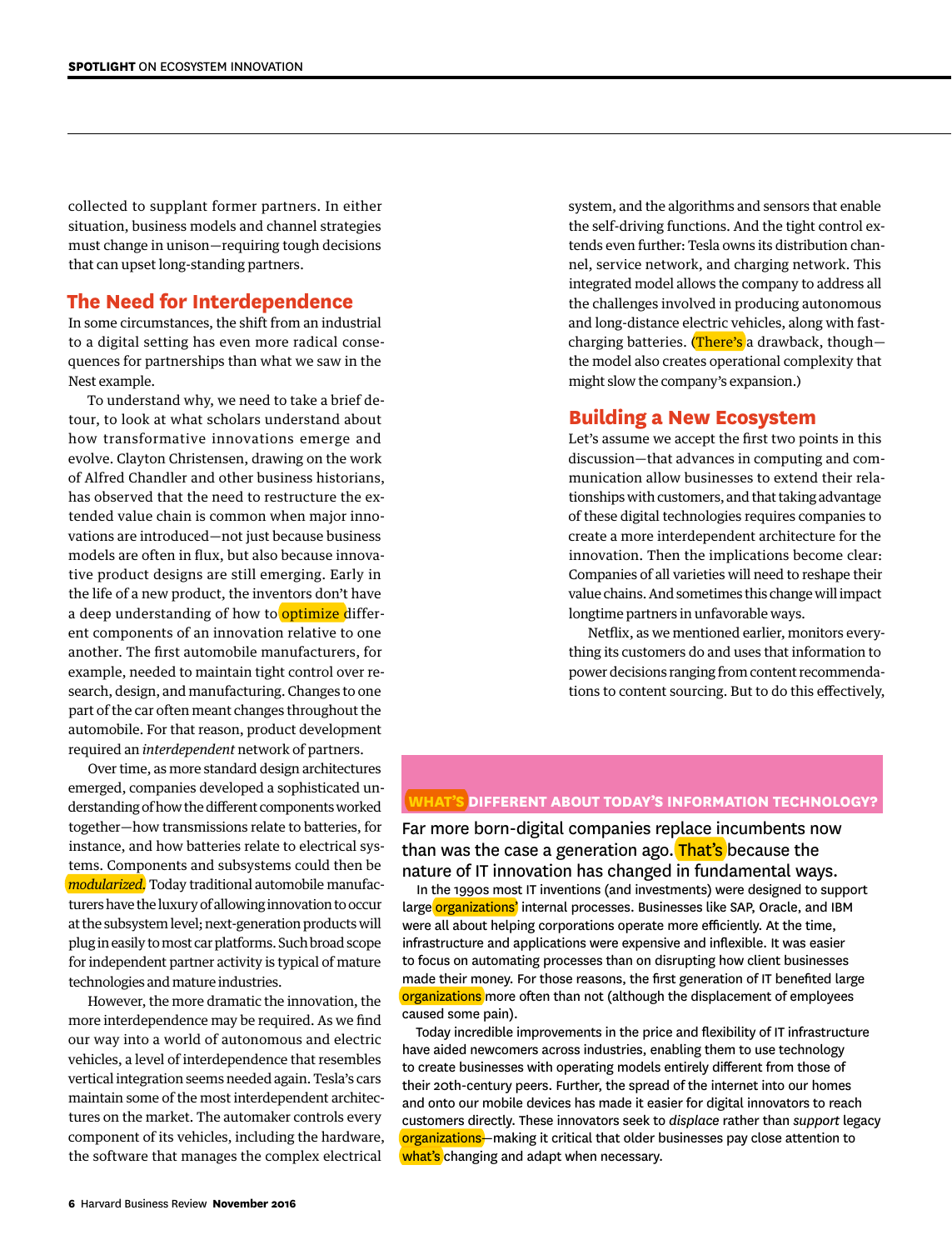#### **Why You Can't Afford to Fall Behind**

it needed new ecosystem partners with compatible goals: content owners looking for "long tail syndication" (like the BBC), distribution vendors (like Amazon Web Services), and platform partners that would enable the instrumentation of applications (like Apple and Google).

Sometimes existing partners are eager to reinvent themselves. Sometimes they can be financially motivated to adapt to a company's new needs. But just as often, they have business models that are too difficult to change. Waiting hopefully for partners to catch up can jeopardize the long-term viability of a business. There's no easy way to manage the transition from one business model to another, but over the past year, we have observed a handful of best practices among the companies most successfully navigating this environment.

**Establish what you** *must* **do.** We've heard again and again from senior leaders about the importance of understanding what is needed to deliver value to their customers over the long run.

Reasonable people may argue about what the world will look like in the near term—or even the medium term. Fortunately, most rational executives *can* agree on the macro trends that will affect their industries over an extended period. By extrapolating from those trends, it's possible to come up with a thesis about how customers will consume products in the future. Deciding on the company's next steps may not be easy, but agreeing on the long-term predictions for the industry, the role the company can play under those scenarios, and the likely role of your partners is the way to begin making the necessary changes to take advantage of digital.

Consider one of the most prominent examples of digital transformation: General Electric. In 2008, when the company's senior executives met to discuss their long-term vision for the company, they all agreed that industrial machines would soon be affected by the internet. They also agreed that once industrial assets were connected, the software could easily become the most differentiated part of a machine's offering, in much the same way that it had with personal computers. The timeline was open to question, but focusing on this inevitable change in industrial operations gave GE a polestar. It allowed the company to clearly outline expectations for employees and partners, and even to guide customers. For instance, the expectation that a singular data platform would be necessary to unify a company's

Some managers acknowledge the value of digital opportunities, but they want to know which attempts will succeed before they invest in projects that might upset existing operations or irritate channel partners. Unfortunately, taking a "wait and see" approach can be disastrous, because businesses that make data a core asset can build early and insurmountable leads. Those first-mover advantages exist because data has three beneficial characteristics:

**Data is scalable.** In the 20th century, delivering value to customers across the globe was difficult. Consider the hurdles Procter & Gamble faced in selling soap. Developing sufficient production capacity cost huge amounts. Setting up a global distribution network required mastery of complex operations. And hiring, training, and supervising a geographically diverse network of employees was enormously difficult. Today those processes are easier, but production is not infinitely scalable, distribution networks still need to be built, and managing a global workforce remains a challenge.

For digital businesses, however, offerings scale easily and cheaply. With some minor investments in language localization, software can extend immediately to any corner of the globe. Once an initial investment has been made in harvesting data and building the software system, it's possible to service customers anywhere at no incremental cost. That scalability alone is a game changer.

**Data is defensible.** In an era of industrial production, it was often possible to learn your competitor's secrets. If a business had a proprietary production process, for example, a competitor could hire away a senior engineer. Data-intensive businesses, however, are inherently easier to defend. In the case of General Electric, for example, the company's maintenance software leverages trillions of data points to make predictions about future performance. No single person could possibly memorize the data or the rules that govern the system. Although someone might be able to replicate the prediction algorithm, without the petabytes of training data it would be impossible to deliver the same value to customers.

**Data is reinforceable.** For a company such as Netflix, which has been monitoring the likes and dislikes of customers for years, it's easy to build a basic recommendations algorithm. But Netflix's algorithm would not be impressive if it had stopped at iteration number one. Instead the company continually monitors what movies it recommends within categories and how people react. It uses the new information generated—whether a prediction was right or wrong—to augment and update the software. Over time, with each prediction, Netflix is able to grow its data set and deliver ever-greater value to customers. Many information-enriched services share this characteristic of constantly improving with incremental use.

industrial assets pointed GE to a future where it would provide software directly to customers instead of relying on system integrators to deliver it in a piecemeal fashion. Such clarity about what lay ahead also prompted company executives to continually question whether the decisions they were making were in the organization's long-term interest.

As business leaders everywhere start to deal with the pressures that digital change can bring, establishing some type of polestar is invaluable. If you know the direction in which you must move, it's much easier to decide when it's critical to disrupt your partners' legacy ways of doing business.